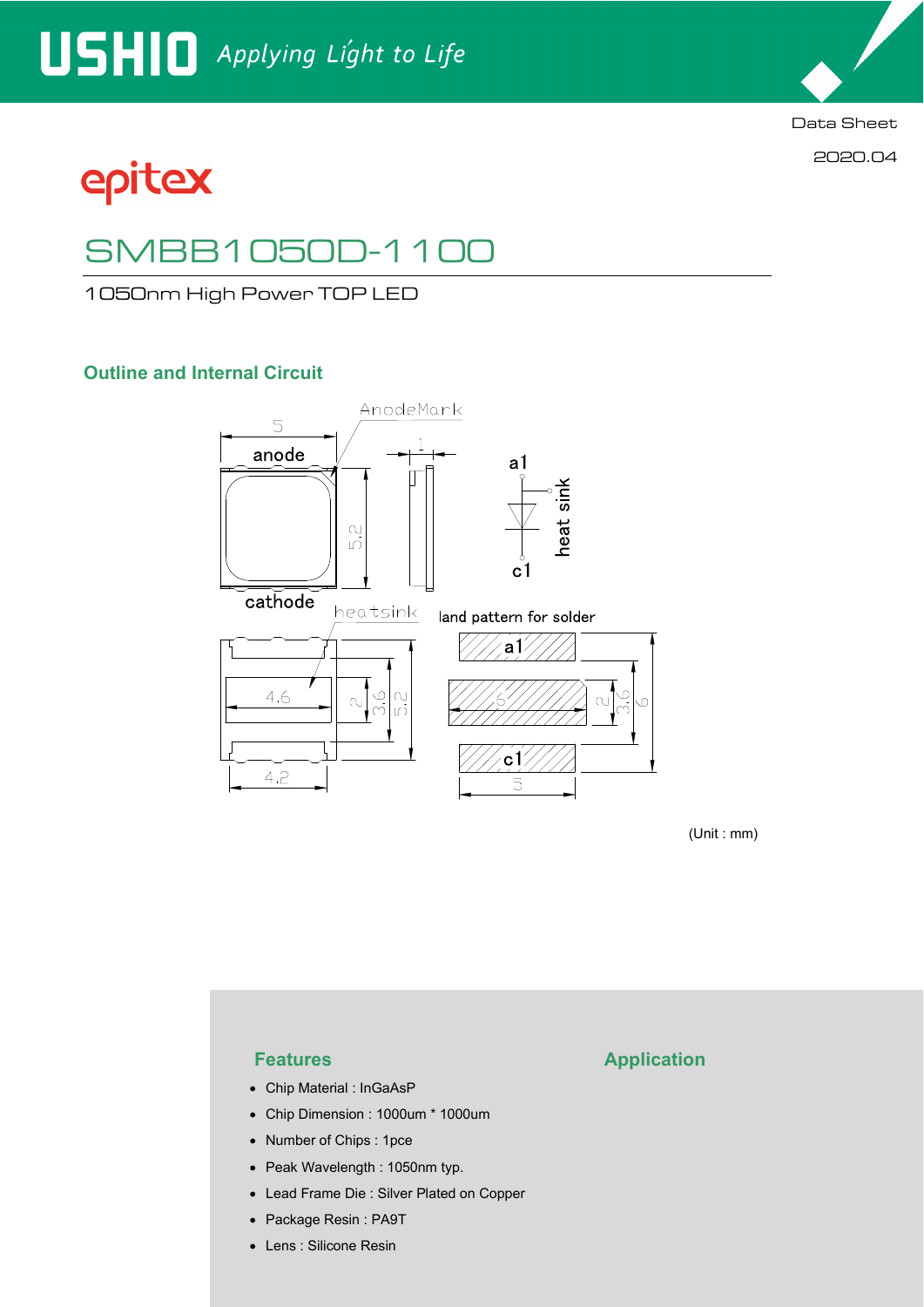### **Absolute Maximum Ratings (Tc=25°C)**

| <b>Item</b>                  | <b>Symbol</b> | <b>Ratings</b>  | <b>Unit</b>  |
|------------------------------|---------------|-----------------|--------------|
| Power Dissipation            | <b>PD</b>     | (2200)          | mW           |
| <b>Forward Current</b>       | IF            | 1000            | mA           |
| <b>Pulse Forward Current</b> | <b>IFP</b>    | (2000)          | mA           |
| Reverse Voltage              | VR.           | 5               | V            |
| <b>Thermal Resistance</b>    | Rthja         | 10              | K/W          |
| Junction Temperature         | Tj            | 120             | $^{\circ}$ C |
| <b>Operating Temperature</b> | Topr          | $-40 - +85$     | $^{\circ}$ C |
| Storage Temperature          | Tstg          | $-40 \sim +100$ | $^{\circ}$ C |
| <b>Soldering Temperature</b> | <b>TSOL</b>   | 250             | $^{\circ}C$  |

‡Pulse Forward Current condition : Duty 1% and Pulse Width=10us.

‡Soldering condition : Soldering condition must be completed with 5 seconds at 250°C.

### **Optical and Electrical Characteristics (Tc=25°C)**

(\*: 100% testing, \*\*: reference value)

| <b>Parameter</b>            | <b>Symbol</b>    | <b>Min</b> | <b>Typ</b> | <b>Max</b> | <b>Unit</b> | <b>Test Condition</b> |
|-----------------------------|------------------|------------|------------|------------|-------------|-----------------------|
| Forward Voltage             | <b>VF</b>        |            | 1.8        | (2.2)      | $\vee$      | $IF=1A*$              |
|                             | <b>VFP</b>       |            | 2.2        |            |             | $IFP = 2A**$          |
| <b>Reverse Current</b>      | IR.              |            |            | 10         | uA          | $VR=5V^*$             |
| <b>Total Radiated Power</b> | PO               | 80         | 120        |            | mW          | $IF=1A*$              |
|                             |                  |            | 170        |            |             | $IFP = 2A**$          |
| <b>Radiant Intensity</b>    | IE               |            | 40         |            | mW/sr       | $IF=1A**$             |
|                             |                  |            | 63         |            |             | $IFP = 2A**$          |
| Peak Wavelength             | $\lambda p$      | 1000       |            | 1100       | nm          | $IF=1A*$              |
| Half Width                  | $\Delta \lambda$ |            | 50         |            | nm          | $IF=1A**$             |
| Viewing Half Angle          | $\theta$ 1/2     |            | ±64        |            | deg.        | IF=100mA**            |
| <b>Rise Time</b>            | tr               |            | 90         |            | ns          | $IF=1A***$            |
| Fall Time                   | tf               |            | 30         |            | ns          | $IF=1A***$            |

‡Radiated Power is measured by G8370-85.

‡Radiant Intensity is measured by ANDO Optical Multi Meter AQ2140 & AQ2743.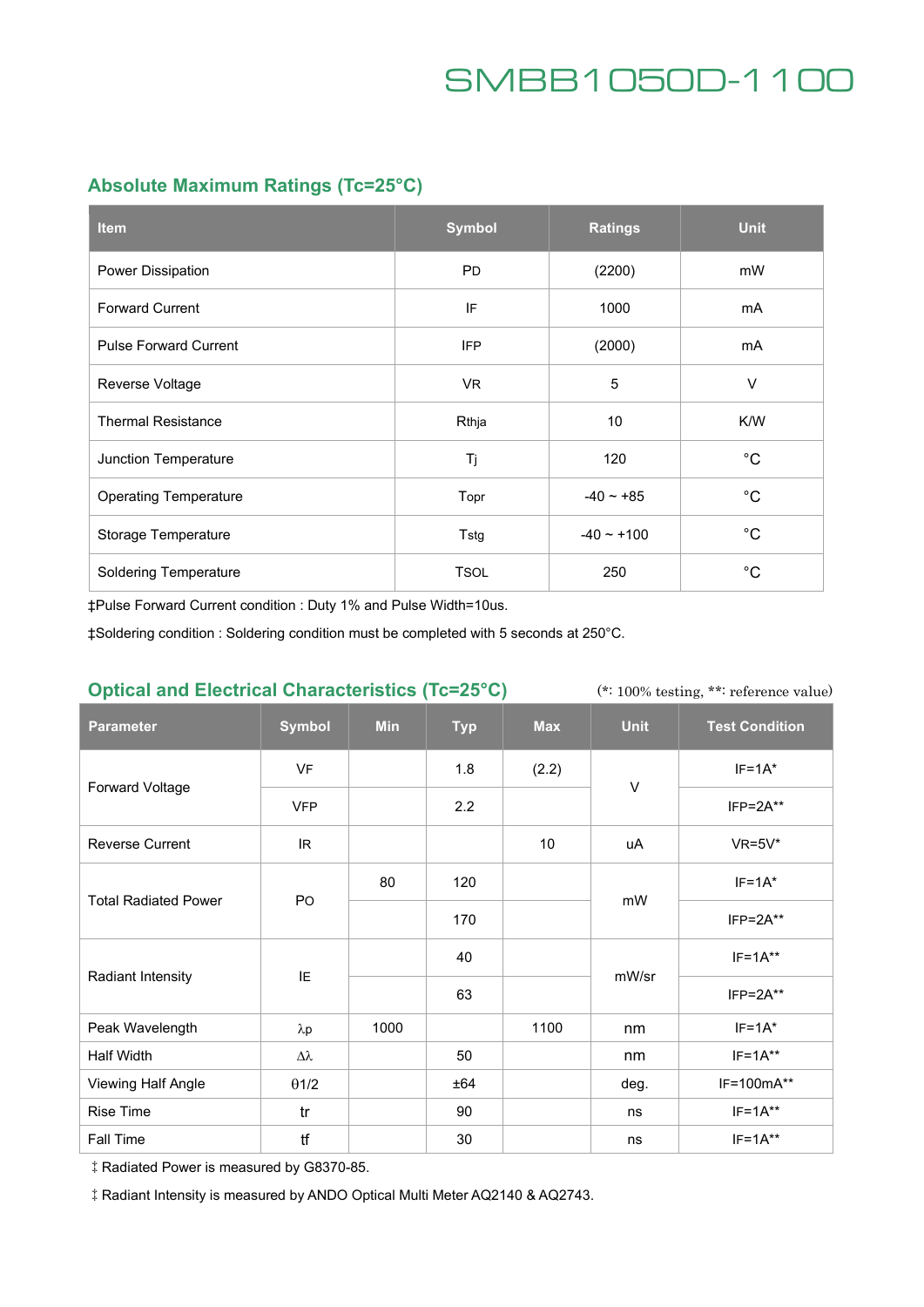### **Typical Characteristic Curves**



### **Forward Current - Forward Voltage**

**Forward Current - Pulse Duration**



**Allowable Forward Current - Ambient Temperature**

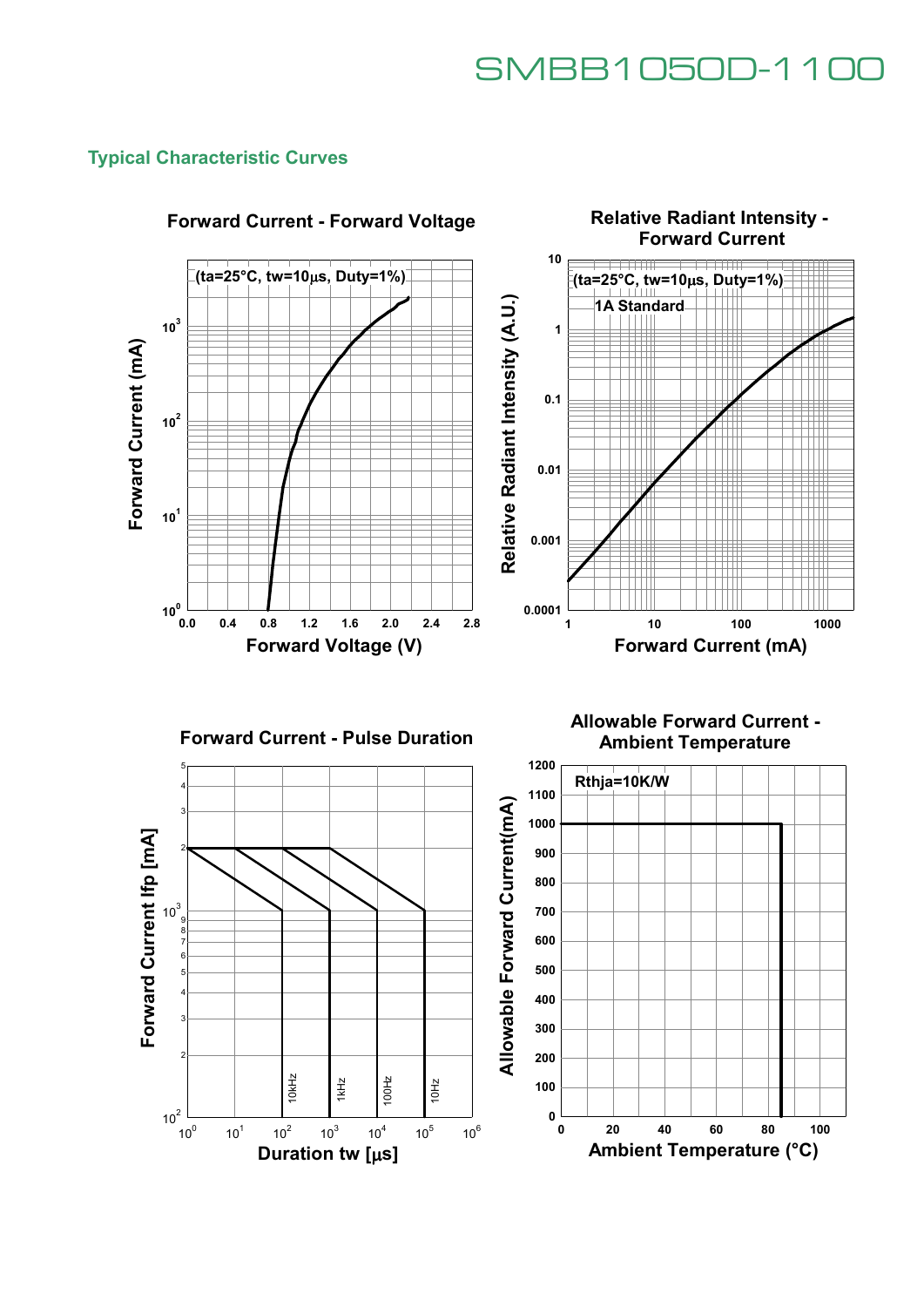

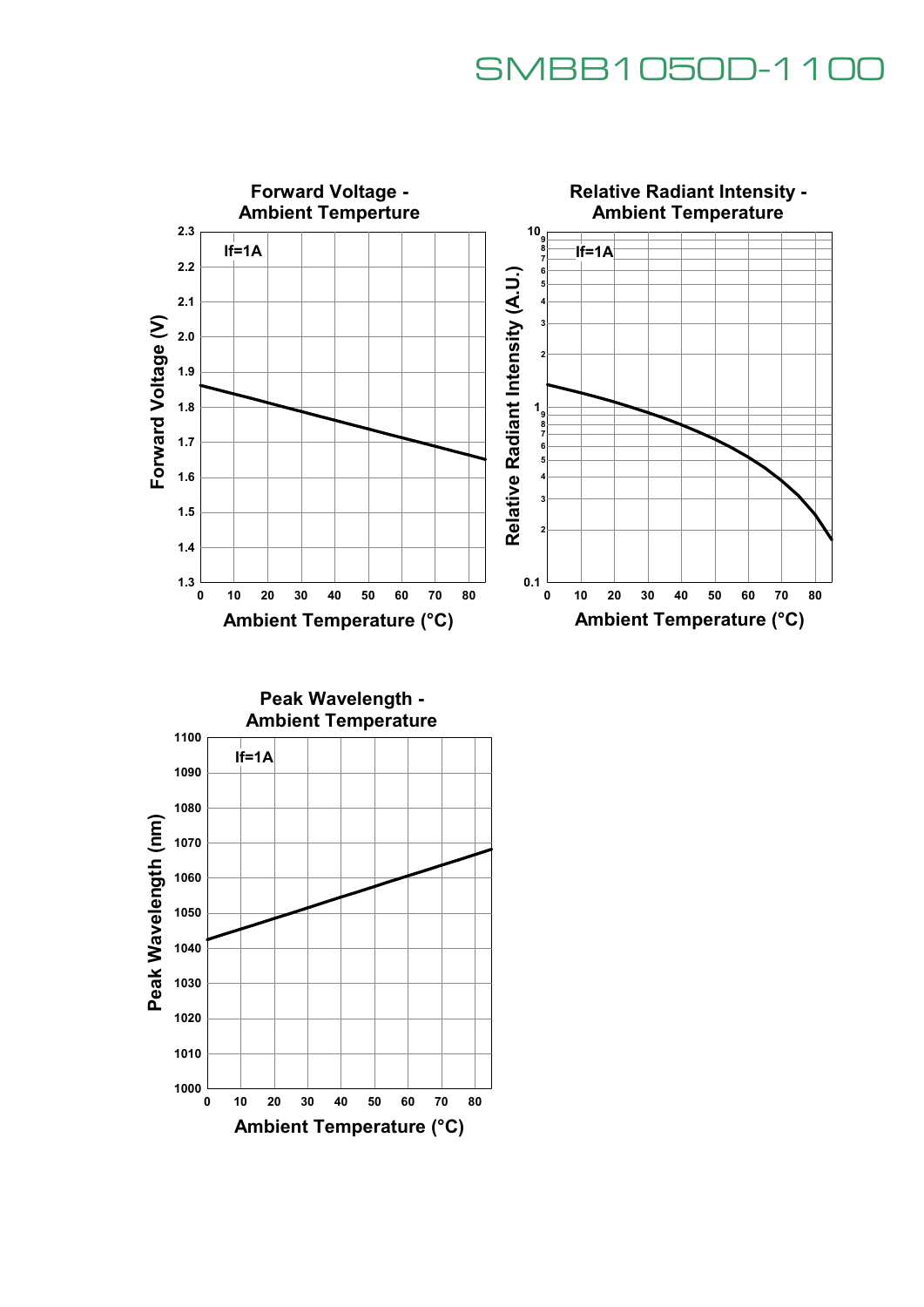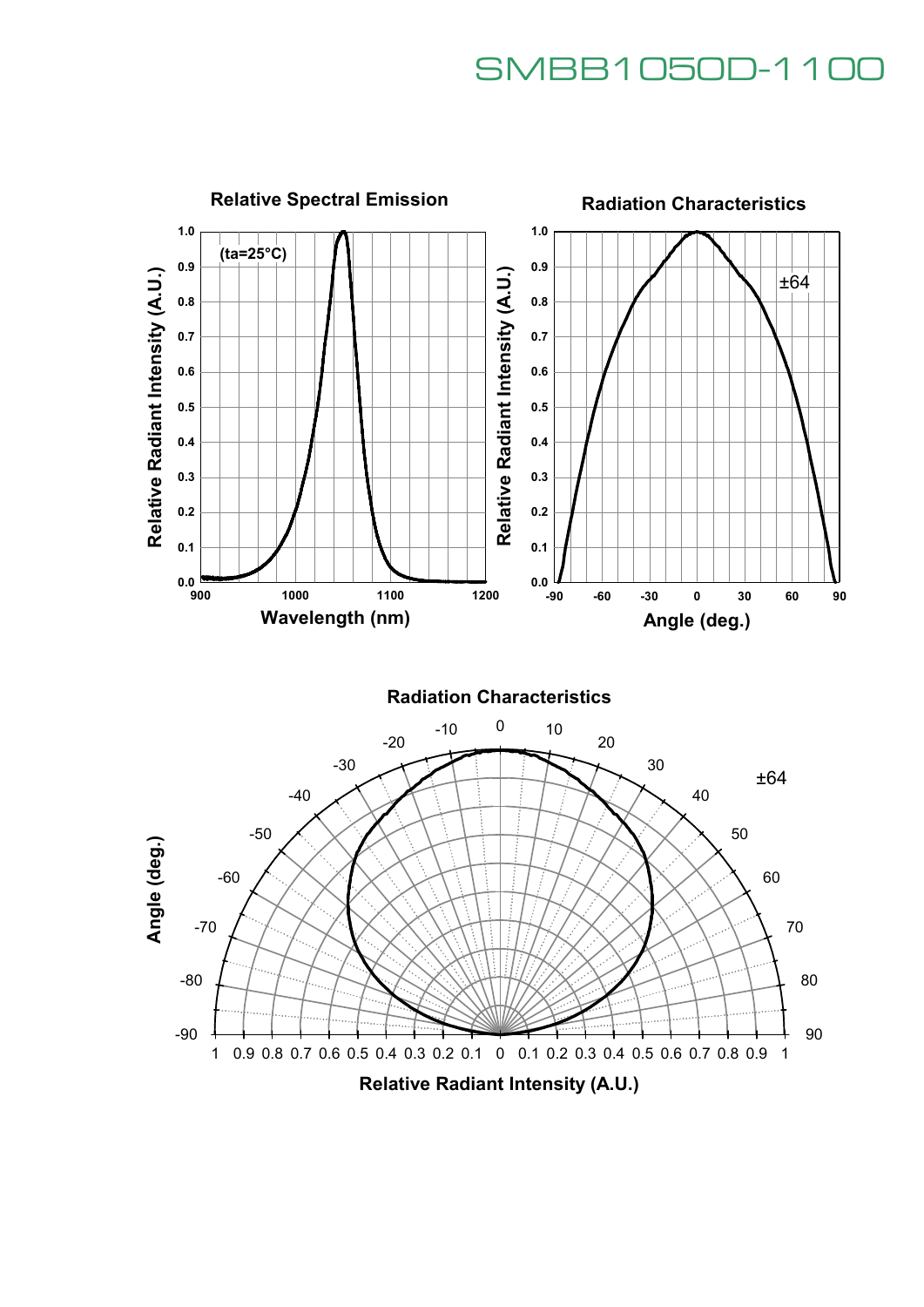## **Taping and Reel**





(Unit : mm)

Reel Size: 1000pcs

The tape packing method complies JIS C 0806-3.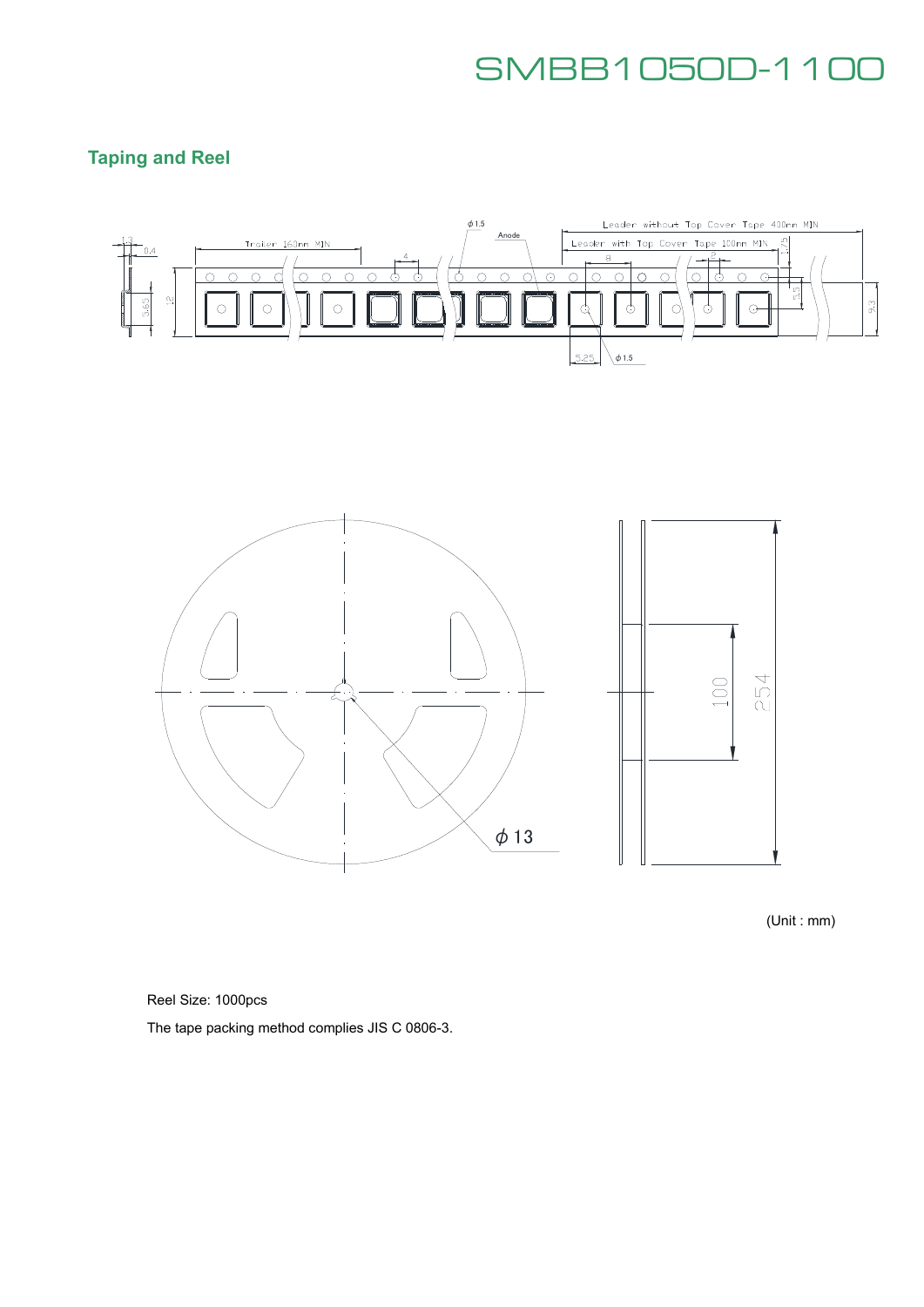

## **Recommended Reflow Soldering Profile**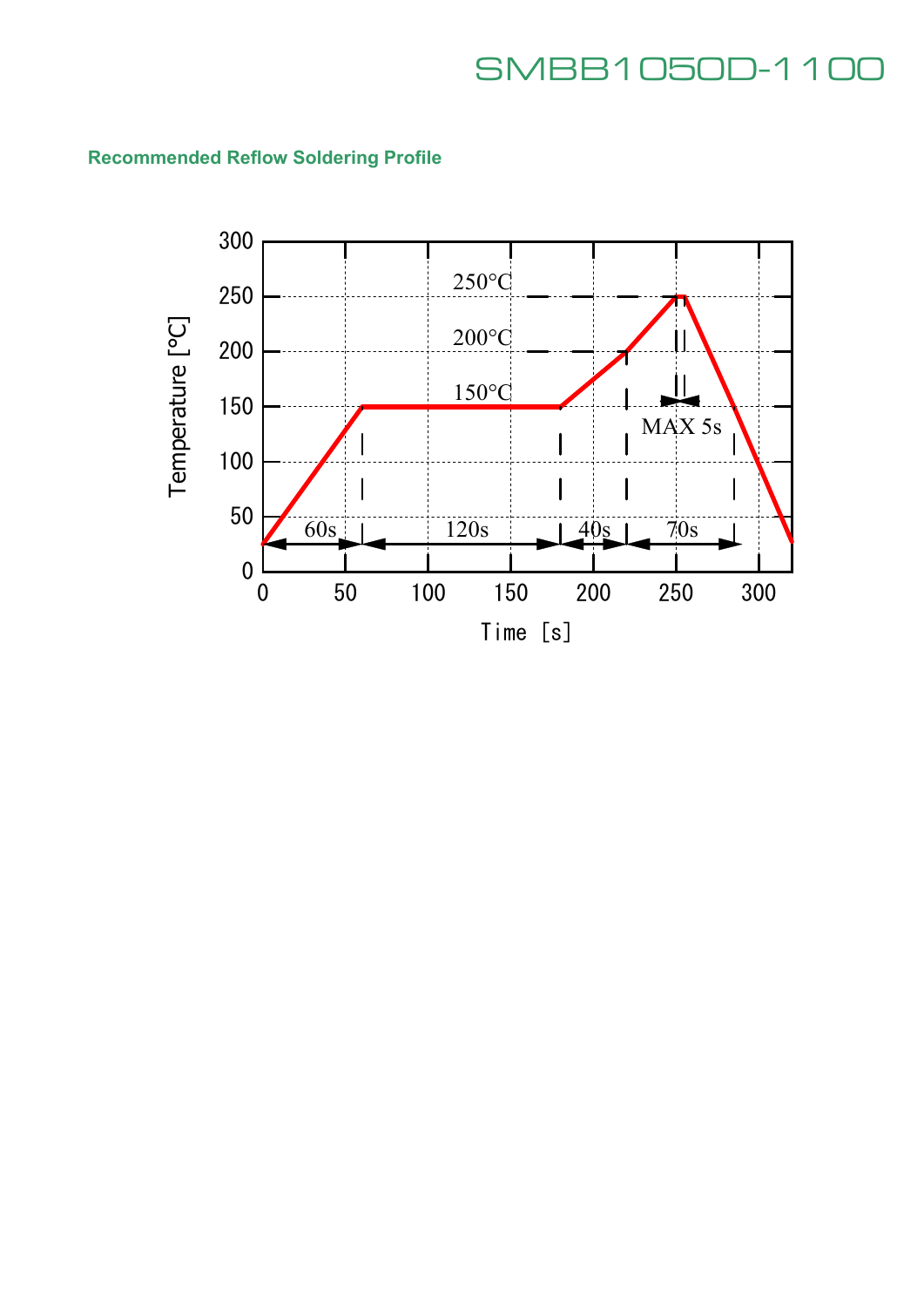### **Wrapping**

Moisture barrier bag aluminum laminated film with a desiccant to keep out the moisture absorption during the transportation and storage.

### **SMD LED storage and handling precautions**

#### **Storage Conditions before Opening a Moisture-Barrier Aluminum Bag**

- Before opening a moisture-barrier aluminum bag, please store it at <30°C, <60%RH.
- Please note that the maximum shelf life is 12 months under these conditions.

#### **Storage Conditions after Opening a Moisture-Barrier Aluminum Bag**

- After opening a moisture-barrier aluminum bag, store the aluminum bag and silica gel in a desiccator.
- After opening the bag, please solder the LEDs within 72 hours in a room with 5 30°C, <50%RH.
- Please put any unused, remaining LEDs and silica gel back in the same aluminum bag and then vacuum-seal the bag.
- It is recommended to keep the re-sealed bag in a desiccator at <30%RH.
- The 72-hour- long floor life does not include the time while LEDs are stored in the moisture-barrier aluminum bag. However, we strongly recommend to solder the LEDs as soon as possible after opening the aluminum bag.

### **Notes about Re-sealing a Moisture-Barrier Aluminum Bag**

 When vacuum-sealing an opened aluminum bag, if you find the moisture-indicator of the silica gel has changed to pink from blue (indicating a relative humidity of 30 % or more), please do not use the unused LEDs, the aluminum bag, or the silica gel.

### **Notes about Opening a Re-sealed Moisture-Barrier Aluminum Bag**

 When opening a vacuumed and re-sealed aluminum bag in order to use the remaining LEDs stored in the bag, if you find that the moisture-indicator of the silica has changed to pink, please do not use the LEDs.